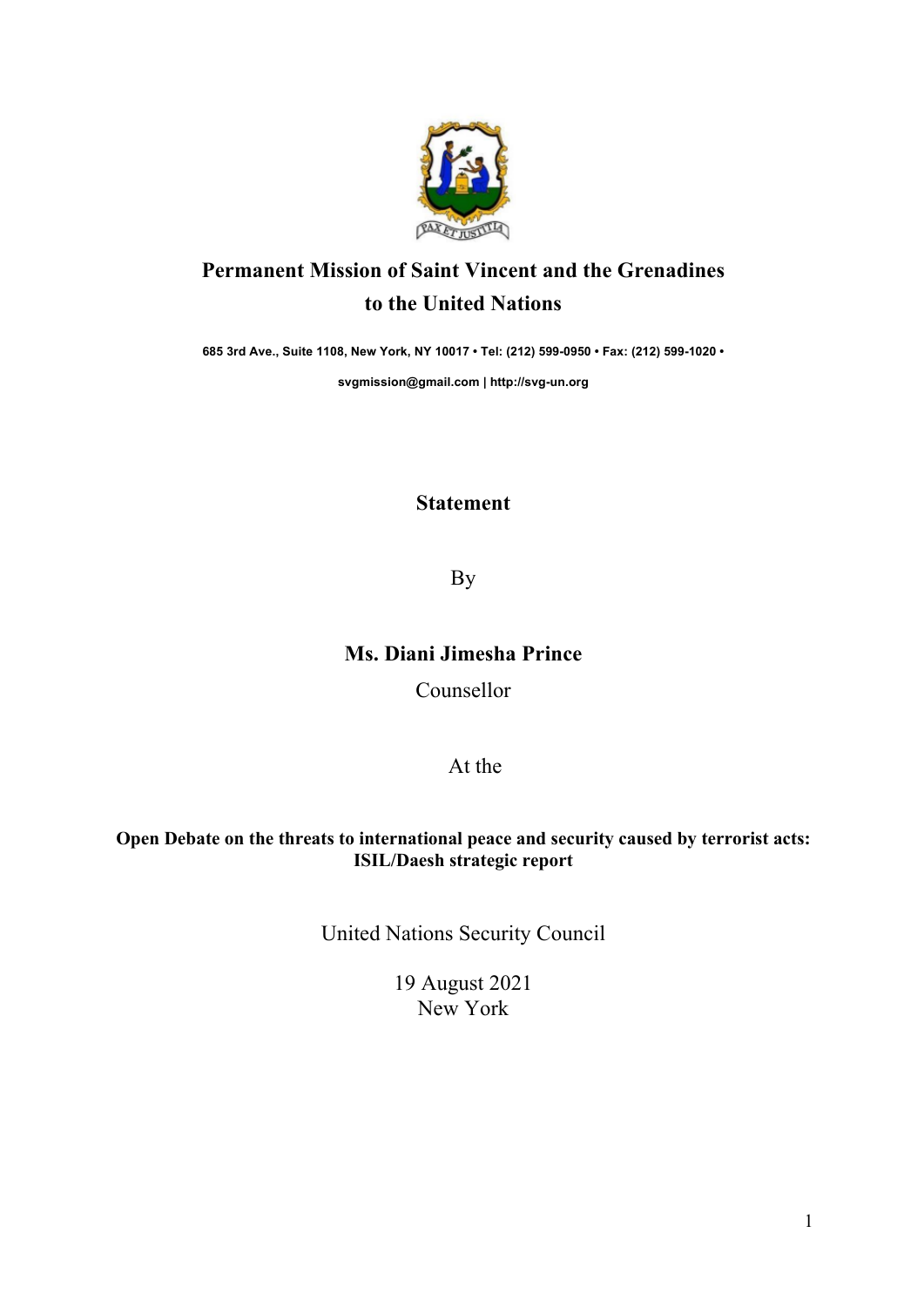Thank you, Mr President, and *we* also thank all our briefers for their presentations.

Mr President,

The threat of terrorism and violent extremism is among our most complex challenges. Every day people continue to lose their lives to terrorism, and families and communities continue to suffer. 21<sup>st</sup> August 2021 marks the fourth commemoration of the International Day of Remembrance of and Tribute to the Victims of Terrorism, on that day Saint Vincent and the Grenadines will join the global community in pausing to remember all of those affected by terrorism. As the day approaches, we are ever mindful that we must directly confront the root causes of terrorism to ensure that the pain of these victims is not in vain.

Mr President, while we condemn all acts of violence and atrocious crimes committed by ISIL and its affiliates, it is important to recognise that the traditional methods of warfare have shifted, and the threat of terrorism is growing. Da'esh and other terrorist groups have taken advantage of the disruption, grievances and development setbacks caused by the unprecedented global crisis, both online and on the ground.

Saint Vincent and the Grenadines notes with concern the findings in the Secretary-General's report regarding the African continent, where regional affiliates have been further strengthened, especially in West Africa and the Sahel, East and Central Africa. We are particularly troubled about the spill over from Mali into Burkina Faso and Niger, incursions from Nigeria into Niger, Chad and Cameroon, and from Mozambique into the United Republic of Tanzania.

We also note with concern that the ISIL– Khorasan has expanded its presence in several provinces of Afghanistan and Da'esh affiliates in South-East Asia continue to disturb counterterrorism operations with a steady pace of attacks. We cannot allow Afghanistan to become a safe haven for terrorist again.